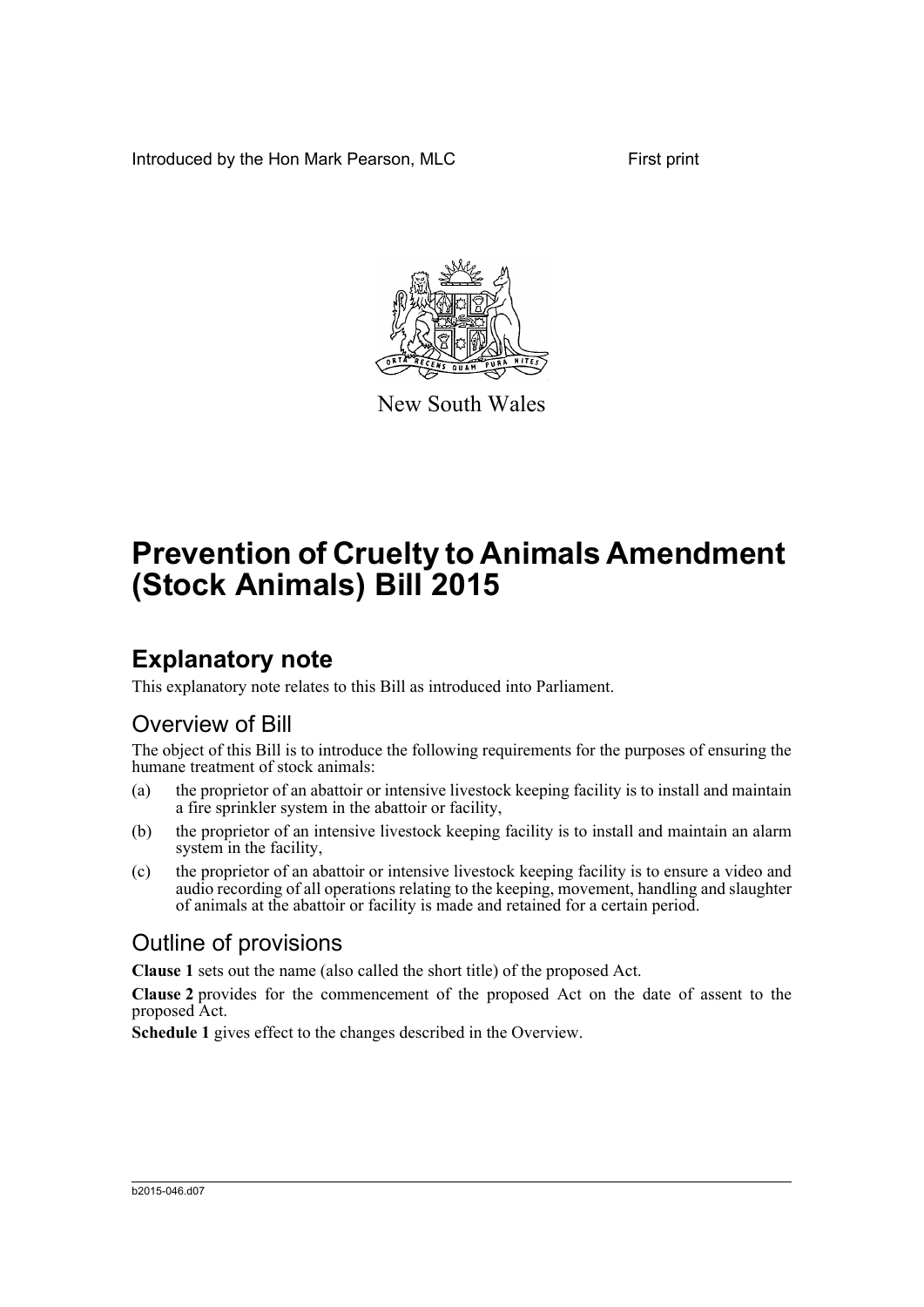Introduced by the Hon Mark Pearson, MLC First print

Page



New South Wales

# **Prevention of Cruelty to Animals Amendment (Stock Animals) Bill 2015**

## **Contents**

|            |                                                               | raye |
|------------|---------------------------------------------------------------|------|
|            | Name of Act                                                   |      |
|            | 2 Commencement                                                |      |
| Schedule 1 | Amendment of Prevention of Cruelty to Animals Act 1979 No 200 |      |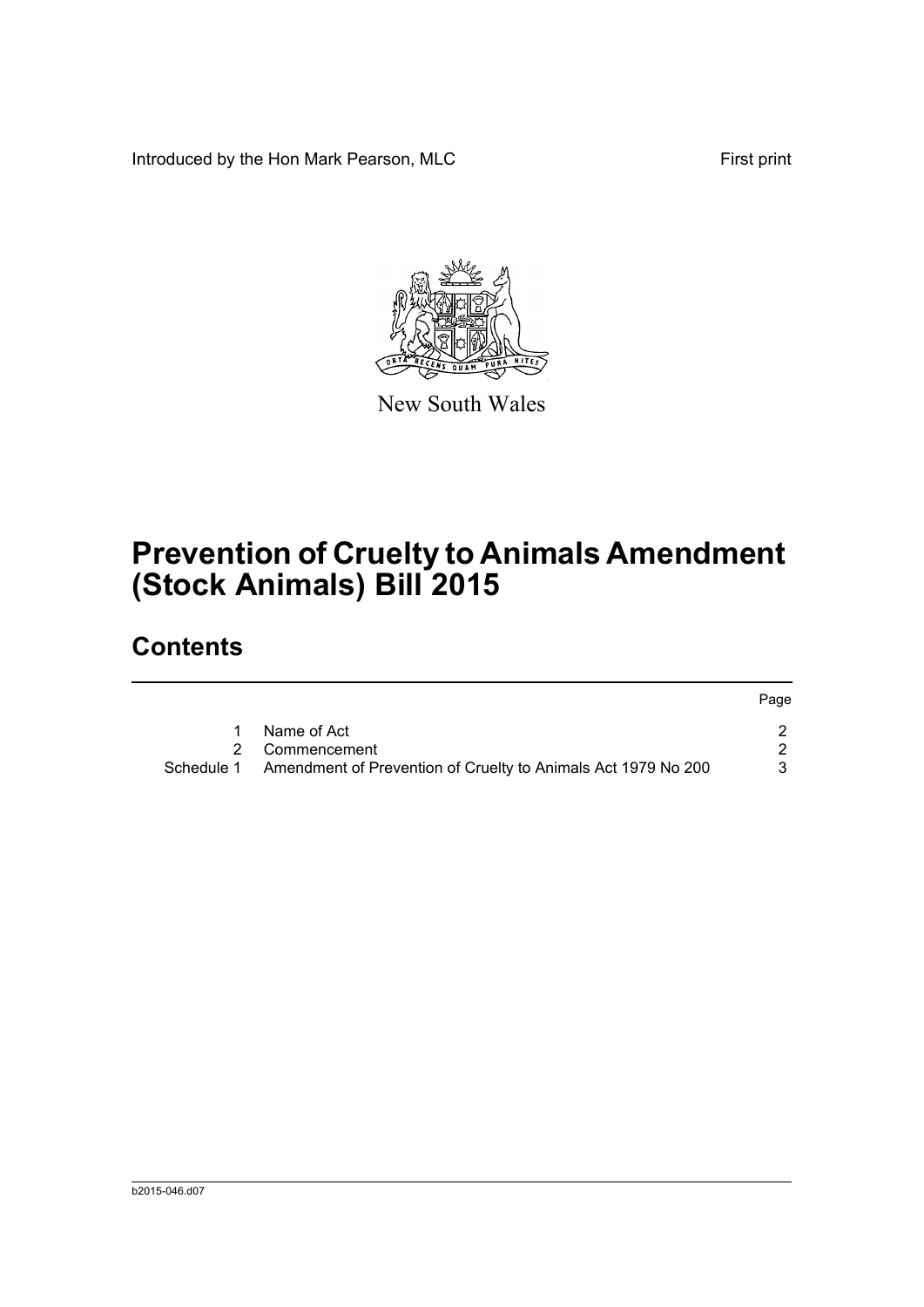

New South Wales

# **Prevention of Cruelty to Animals Amendment (Stock Animals) Bill 2015**

No , 2015

## **A Bill for**

An Act to amend the *Prevention of Cruelty to Animals Act 1979* to impose certain requirements relating to the operation of abattoirs and intensive livestock keeping facilities for the purposes of ensuring the humane treatment of stock animals.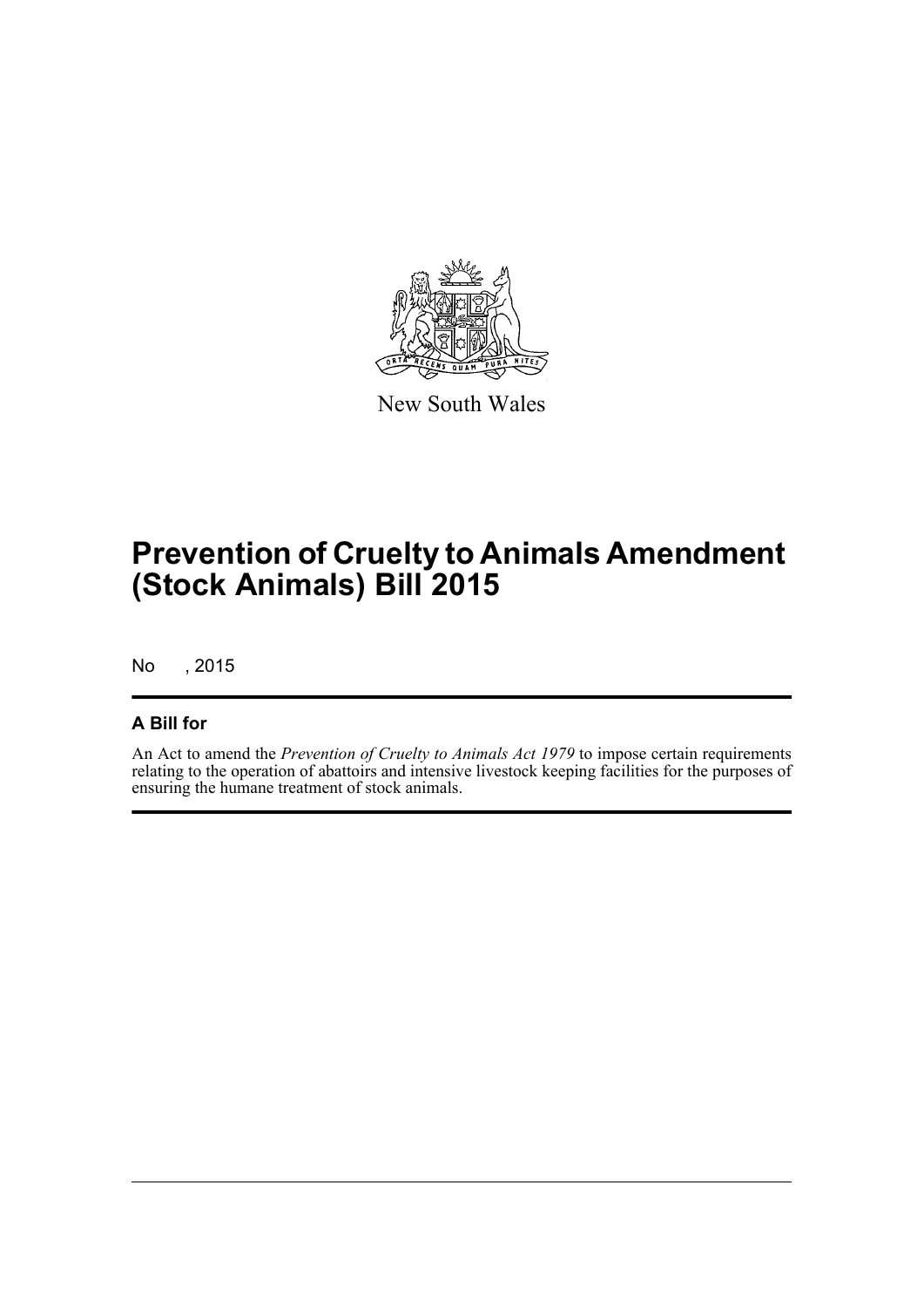<span id="page-3-1"></span><span id="page-3-0"></span>

| The Legislature of New South Wales enacts:                                              | 1             |
|-----------------------------------------------------------------------------------------|---------------|
| Name of Act                                                                             | $\mathcal{P}$ |
| This Act is the Prevention of Cruelty to Animals Amendment (Stock Animals)<br>Act 2015. | 3<br>4        |
| <b>Commencement</b>                                                                     | 5             |
| This Act commences on the date of assent to this Act.                                   | 6             |
|                                                                                         |               |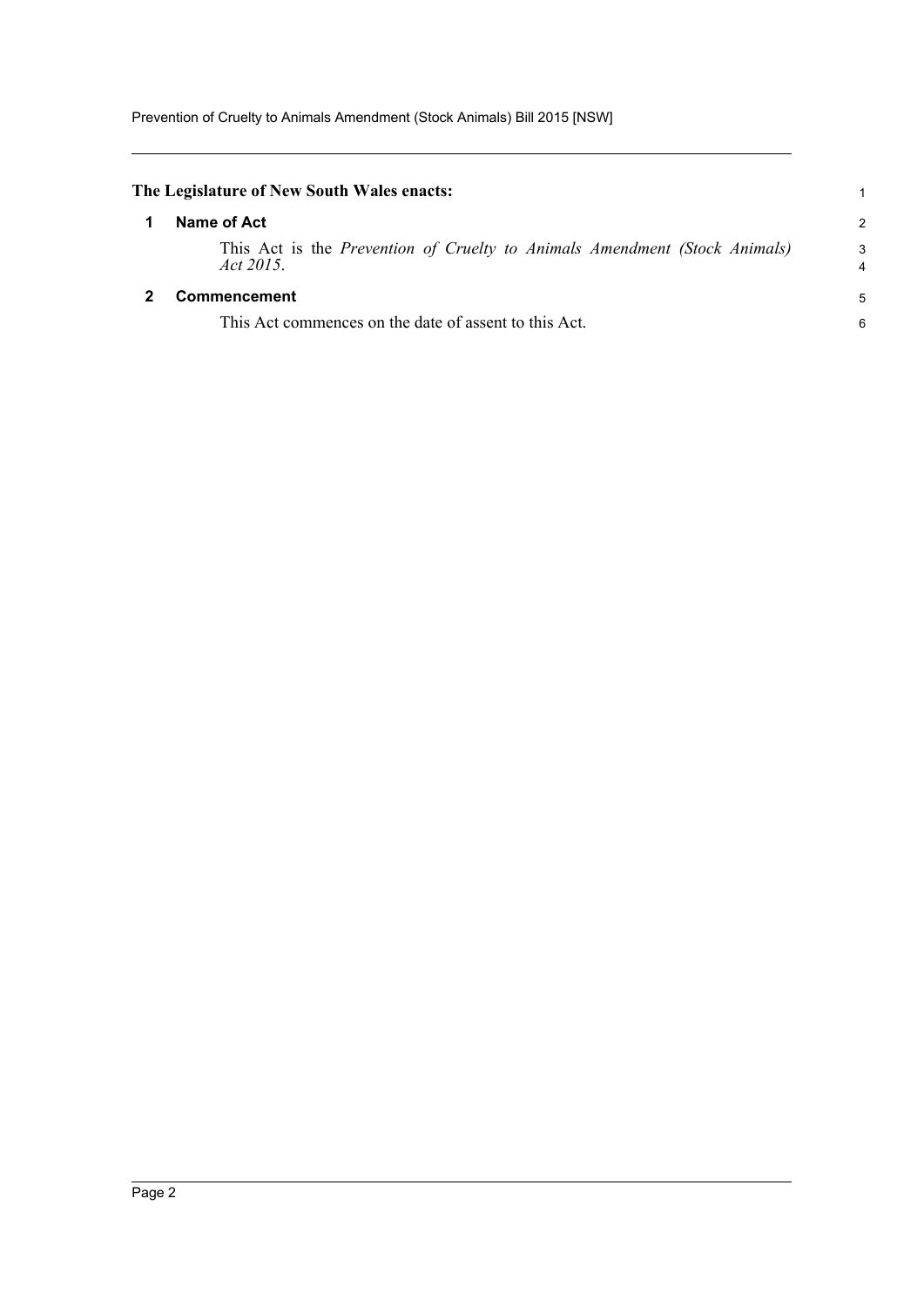## <span id="page-4-0"></span>**Schedule 1 Amendment of Prevention of Cruelty to Animals Act 1979 No 200**

### **Part 2C**

Insert after Part 2B:

## **Part 2C Special provisions relating to abattoirs and other facilities**

#### **24W Definitions**

In this Part:

*abattoir* means premises used for commercial purposes for or in connection with the slaughtering of stock animals for human consumption, and includes:

1  $\mathcal{L}$ 

3 4

5 6

- (a) buildings used in connection with the slaughtering, handling, drafting or keeping of stock animals for human consumption at any premises so used, and
- (b) holding yards and the like.

*alarm system* means a system designed to automatically detect any defect or malfunction in any feed, water or cooling system.

*fire sprinkler system* means a system designed to automatically control the growth and spread of fire that may include components such as sprinklers, valves, pipework, pumps, boosters and water supplies.

*intensive livestock keeping facility* means any premises where stock animals are kept or bred for commercial purposes.

*proprietor* of an abattoir or intensive livestock keeping facility means:

- (a) the person carrying on the business of the abattoir or intensive livestock keeping facility, or
- (b) if that person cannot be identified, the person in charge of the abattoir or intensive livestock keeping facility.

#### **24X Requirement to install and maintain fire sprinkler systems in abattoirs and intensive livestock keeping facilities**

(1) The proprietor of an abattoir or intensive livestock keeping facility must ensure a fire sprinkler system is installed and maintained in the abattoir or facility.

Maximum penalty: 250 penalty units in the case of a corporation and 50 penalty units or imprisonment for 6 months, or both, in the case of an individual.

- (2) The Secretary may publish guidelines in the Gazette relating to the installation and operation of fire sprinkler systems under this section, including specifications for equipment and the number of sprinklers required.
- (3) A proprietor of an abattoir or intensive livestock keeping facility who complies with all applicable guidelines published under subsection (2) is taken to have complied with subsection (1).
- (4) This section, as inserted by the *Prevention of Cruelty to Animals Amendment (Stock Animals) Act 2015*, does not apply in relation to the proprietor of an abattoir or intensive livestock keeping facility until 6 months after the commencement of that Act.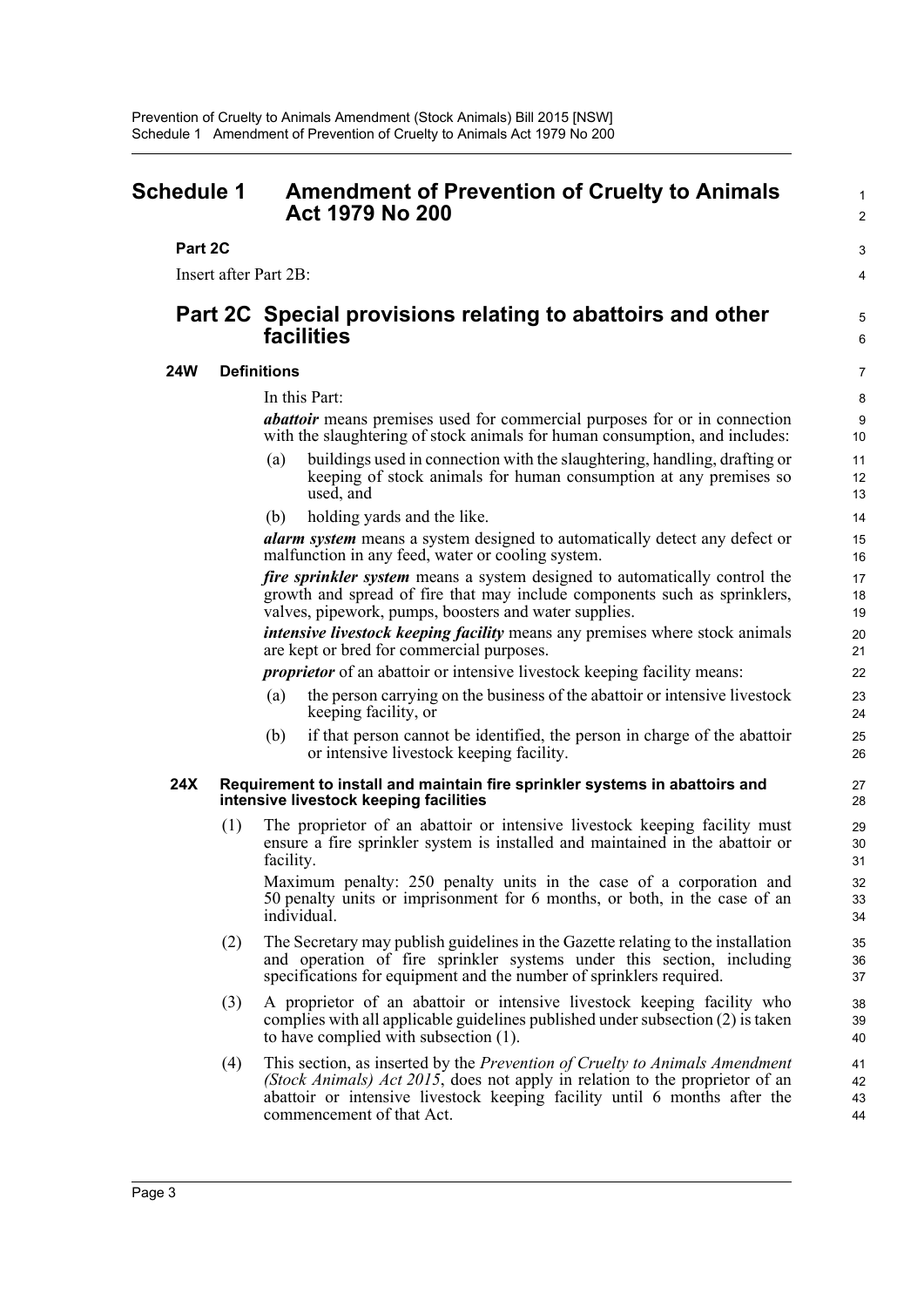#### **24Y Requirement to install and maintain alarm systems in intensive livestock keeping facilities**

(1) The proprietor of an intensive livestock keeping facility must ensure an alarm system is installed and maintained in the facility. Maximum penalty: 250 penalty units in the case of a corporation and 50 penalty units or imprisonment for 6 months, or both, in the case of an individual.

- (2) The Secretary may publish guidelines in the Gazette relating to the installation and operation of alarm systems under this section, including specifications for equipment.
- (3) A proprietor of an intensive livestock keeping facility who complies with all applicable guidelines published under subsection (2) is taken to have complied with subsection  $(1)$ .
- (4) This section, as inserted by the *Prevention of Cruelty to Animals Amendment (Stock Animals) Act 2015*, does not apply in relation to the proprietor of an intensive livestock keeping facility until 6 months after the commencement of that Act.

#### **24Z Operations to be recorded in abattoirs and intensive livestock keeping facilities**

- (1) The proprietor of an abattoir or intensive livestock keeping facility must ensure a video and audio recording is made of all operations relating to the keeping, movement, handling and slaughter of animals at the abattoir or intensive livestock keeping facility.
- (2) The proprietor must ensure that the equipment used for the purpose of making a video recording under this section is, at all times, positioned to ensure an unobstructed view of the operations being recorded.
- (3) The proprietor of an abattoir or intensive livestock keeping facility must ensure that a recording made under this section is retained for a period of not less than 3 months after the date the recording is made.

Maximum penalty (subsections  $(1)$ – $(3)$ ): 250 penalty units in the case of a corporation and 50 penalty units or imprisonment for 6 months, or both, in the case of an individual.

- (4) The Secretary may publish guidelines in the Gazette relating to the making of recordings under this section, including specifications for equipment, the number of recording devices required and the resolution of images.
- (5) A proprietor of an abattoir or intensive livestock keeping facility who complies with all applicable guidelines published under subsection (4) is taken to have complied with subsections (1) and (2).
- (6) A recording, or a copy of a recording, made under this section is admissible in evidence for prosecution of an offence under this Act or any other law.
- (7) Section 7 of the *Surveillance Devices Act 2007* does not prohibit the installation, use or maintenance of a listening device (within the meaning of that Act) for the purpose of making a recording required under this section.
- (8) This section, as inserted by the *Prevention of Cruelty to Animals Amendment (Stock Animals) Act 2015*, does not apply in relation to the proprietor of an abattoir or intensive livestock keeping facility until 6 months after the commencement of that Act.